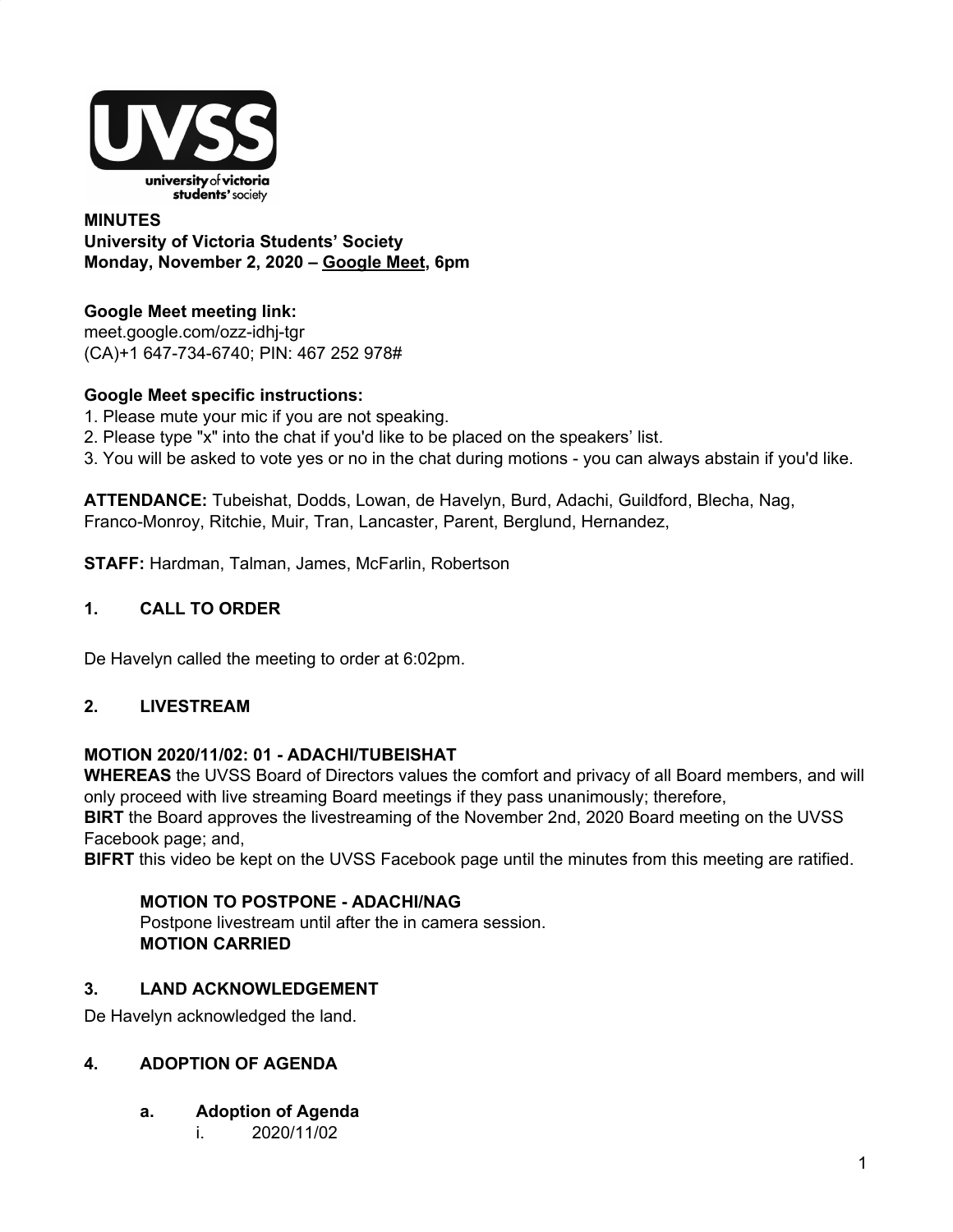### **MOTION TO ADOPT - ADACHI/NAG**

**MOTION TO AMEND - LOWAN/TUBEISHAT** Postpone motion 9 to the November 30, 2020 board meeting. **MOTION CARRIED**

**MOTION TO AMEND - BURD/ADACHI** Move motions (5 and 6) accepting the resignations of both Reeve Henderson and Abdul Abuelazm to the adoption of the agenda portion just below part 4. c. **MOTION CARRIED**

**MOTION TO AMEND - TUBEISHAT/FRANCO-MONROY** Add board report from Mariel Hernandez **MOTION CARRIED**

#### **MOTION CARRIED**

- **b. Adoption of Minutes**
	- i. 2020/10/19

### **MOTION TO ADOPT - DODDS/GUILDFORD MOTION CARRIED**

**c. Ratification of Directors**

**MOTION 2020/10/19: 02 - ADACHI/NAG BIRT** the Board ratifies Mariel Hernandez as a Director at Large to the Board of Directors for the remainder of the 2020-2021 Board term.

#### **MOTION CARRIED**

#### **MOTION 2020/11/02: 05 - NAG/FRANCO-MONROY**

**BIRT** the Board of Directors accepts the resignation of Reeve Henderson as Director at Large for the 2020-2021 board term; and,

**BIFRT** nominations be opened for the second chair of the International Student Relations Committee.

#### **MOTION CARRIED**

### **MOTION 2020/11/02: 06 - NAG/FRANCO-MONROY**

**BIRT** the Board of Directors accepts the resignation of Abdul Abuelazm as Director at Large for the 2020-2021 board term.

#### **MOTION CARRIED**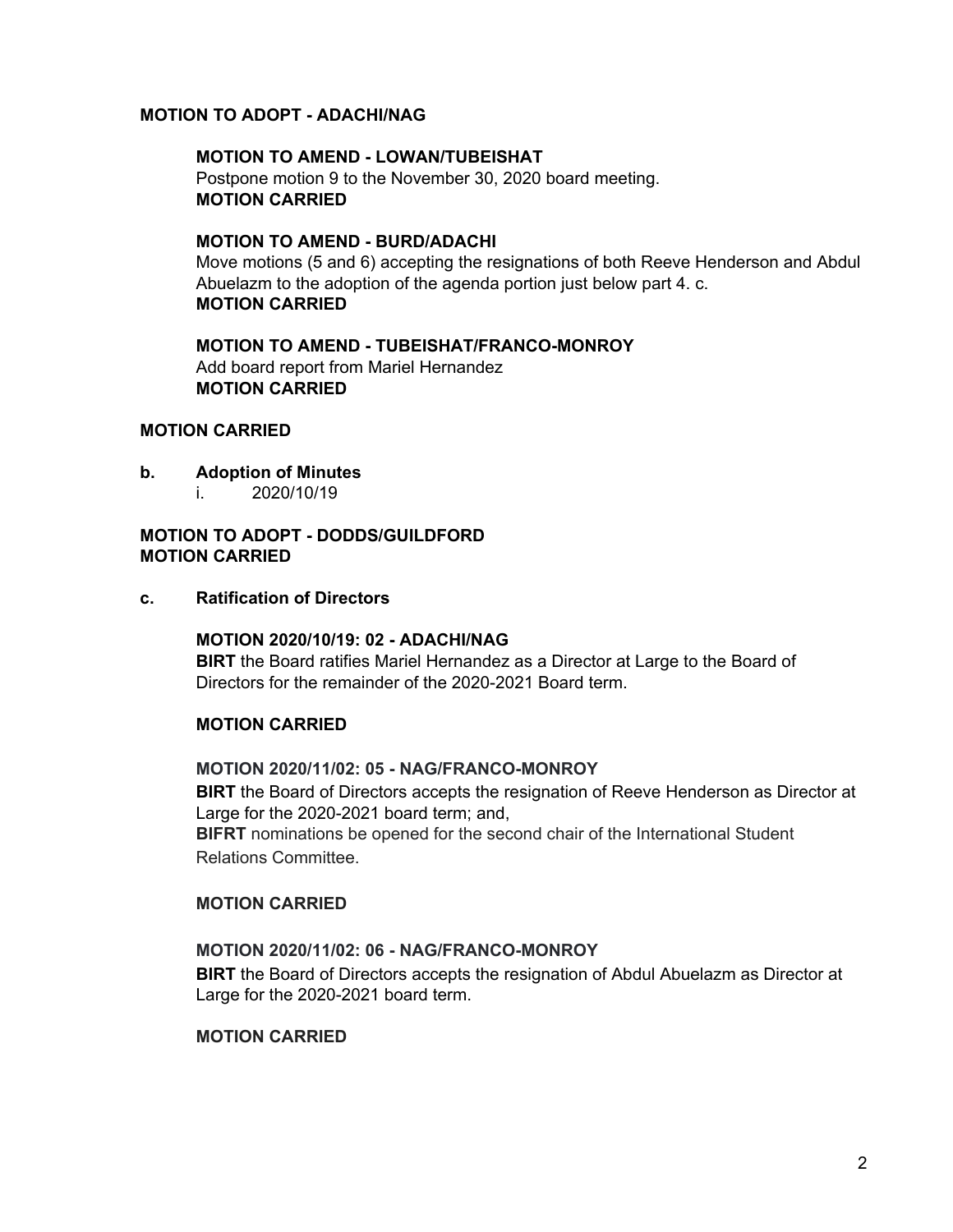### **5. IN-CAMERA**

## **MOTION TO MOVE IN CAMERA - FRANCO-MONROY/NAG MOTION CARRIED**

The meeting moved in camera at 6:17pm.

### **MOTION TO MOVE OUT OF CAMERA - FRANCO-MONROY/BURD MOTION CARRIED**

The meeting moved out of camera at 7:09pm.

### **MOTION TO RECESS - BLECHA/GUILDFORD** For 10 minutes. **MOTION CARRIED**

### **MOTION 2020/11/02: 01 - ADACHI/TUBEISHAT**

**WHEREAS** the UVSS Board of Directors values the comfort and privacy of all Board members, and will only proceed with live streaming Board meetings if they pass unanimously; therefore, **BIRT** the Board approves the livestreaming of the November 2nd, 2020 Board meeting on the UVSS

Facebook page; and,

**BIFRT** this video be kept on the UVSS Facebook page until the minutes from this meeting are ratified.

### **MOTION CARRIED**

### **6. PRESENTATIONS & ANNOUNCEMENTS**

**a. PRESENTATIONS**

ii. Democratic Rules of Order

#### **b. ANNOUNCEMENTS**

i. "Policy Moments"

### **7. REPORTS**

### **a. EXCLUDED MANAGERS**

### **b. PORTFOLIOS**

- 1. Campaigns and Community Relations
- 2. Finance and Operations
- 3. Outreach and University Relations
- 4. Student Affairs
- 5. Events
- 6. International Student Relations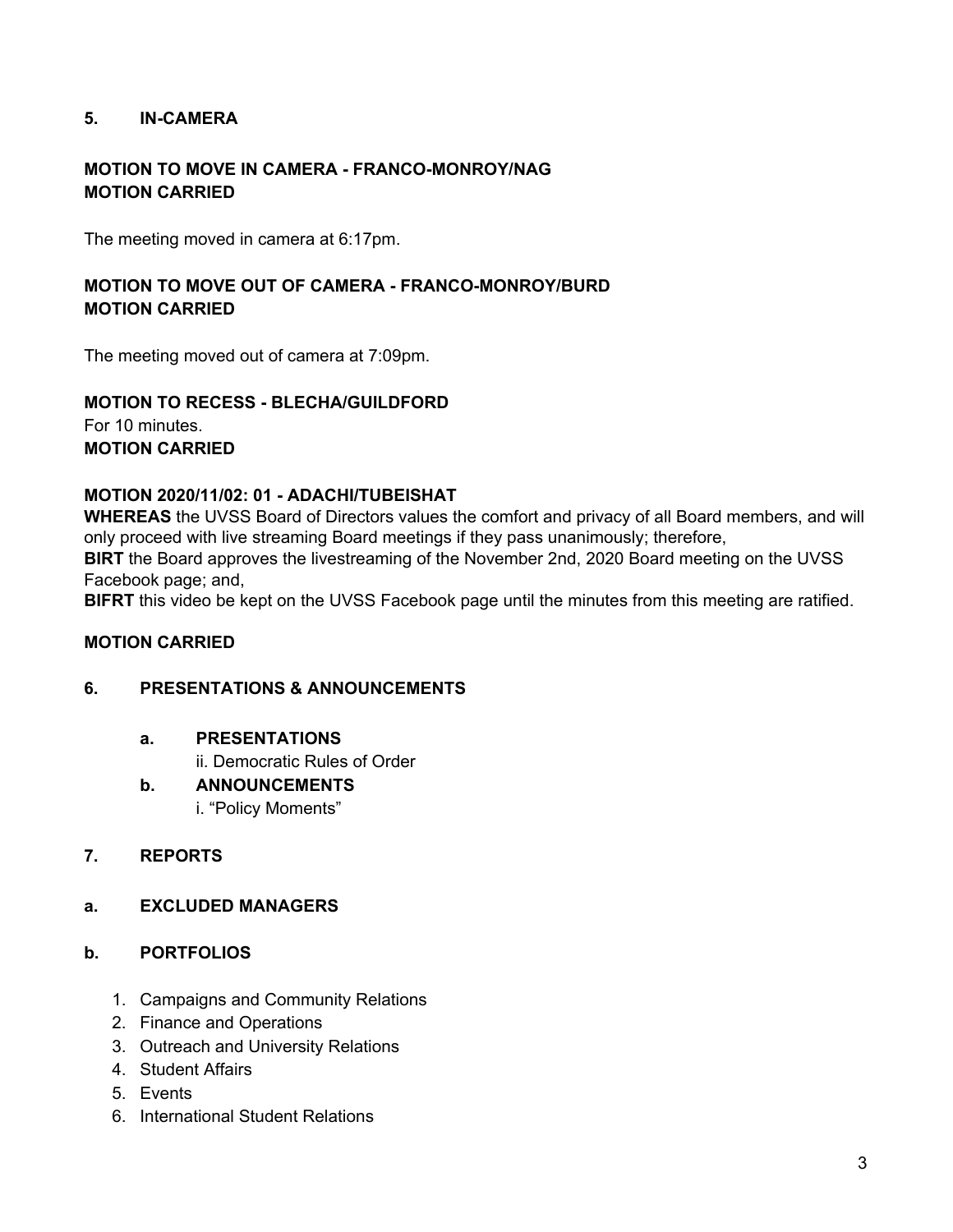### **COMMITTEES AND COUNCILS**

- 1. Electoral
- 2. Executive Committee
- 3. Food Bank & Free Store
- 4. Peer Support Centre

### **CONSTITUENCY ORGANIZATIONS & NSU**

- 1. GEM
- 2. NSU
- 3. Pride
- 4. SOCC
- 5. SSD

### **WORKING GROUPS**

- 1. PIRG
- **8. QUESTION PERIOD (15 mins)**
- **9. MAIN MOTIONS**

#### **a. PRIORITY BUSINESS**

#### **MOTION 2020/11/02: 03 - ADACHI/BURD**

**BIRT** nominations be opened to fill a vacancy on the Faculty of Science Equity, Diversity and Inclusion Committee.

Nominations: Madeline Antony

### **MOTION CARRIED**

#### **MOTION 2020/11/02: 04 - ADACHI/LOWAN**

**BIRT** nominations be opened to fill a vacancy on the Electoral Committee.

Nominations: Mariel Hernandez

### **MOTION CARRIED**

#### **MOTION 2020/11/02: 05 - NAG/**

**BIRT** the Board of Directors accepts the resignation of Reeve Henderson as Director at Large for the 2020-2021 board term; and,

**BIFRT** nominations be opened for the second chair of the International Student Relations Committee.

#### **MOTION 2020/11/02: 06 - NAG/**

**BIRT** the Board of Directors accepts the resignation of Abdul Abuelazm as Director at Large for the 2020-2021 board term.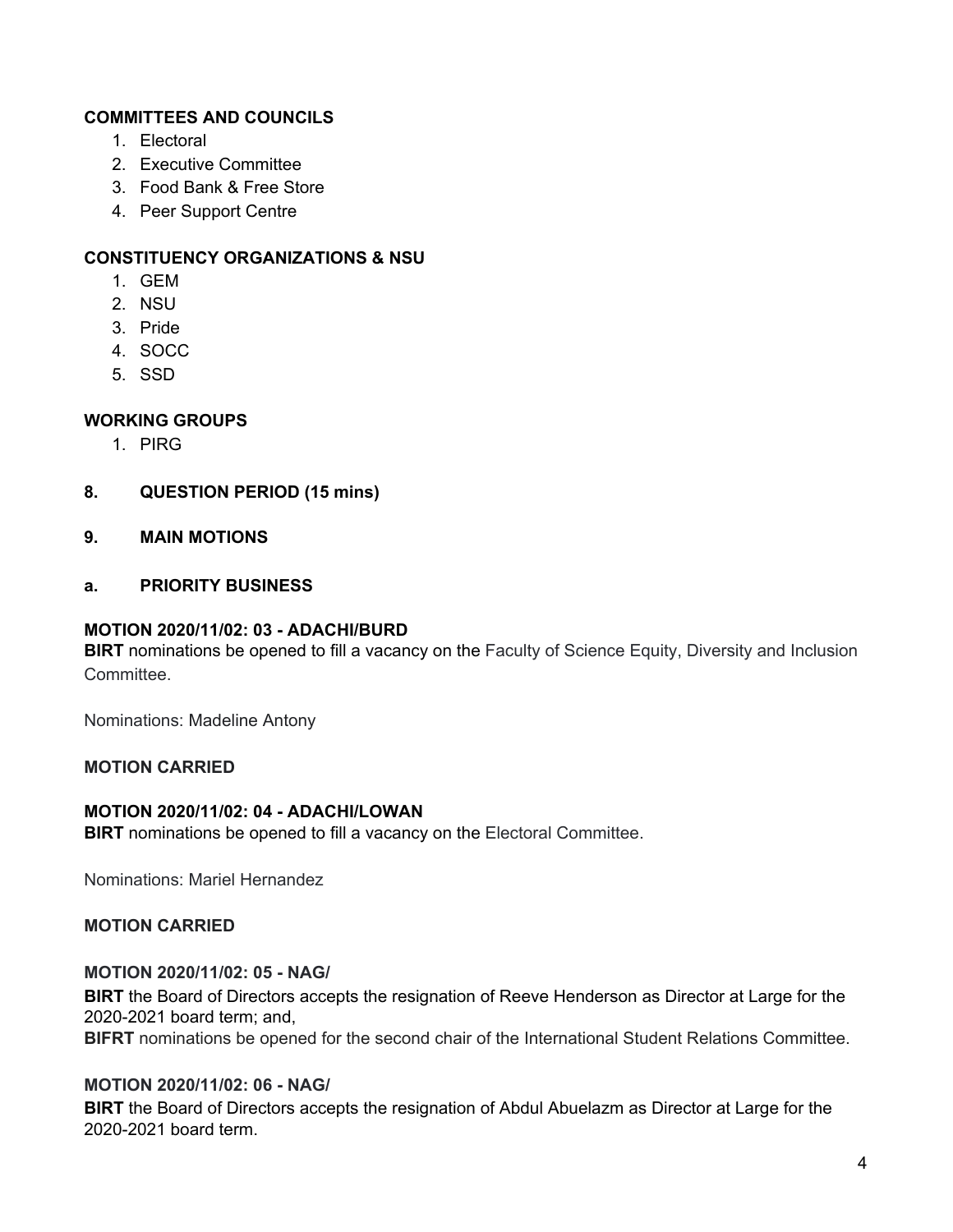# **RECOMMENDED BY POLICY DEVELOPMENT AND INTERNATIONAL STUDENT RELATIONS COMMITTEES**

# **MOTION 2020/11/02: 07 - NAG/BLECHA**

**WHEREAS** the International Student Relations Committee (ISRC) has the potential to be more transparent,accessible, and representative for all international students; therefore, **BIRT** the following policy changes are adopted for the ISRC;

## **MOTION CARRIED**

# **3.6 INTERNATIONAL STUDENT RELATIONS COMMITTEE**

- **I. Type:**
	- a. Standing committee of the UVSS BoD with closed membership.
	- b. Open to **for** members to attend.

### **II. Purpose:**

- a. Acts as a primary and neutral liaison among international students and the BoD (BoD Section 1, part 11.1).
	- i. For the purpose of this committee, "international" is defined in the following way: A student born outside of Canada, who spends a majority of their lives outside of Canada, and/or otherwise reasonably identifies as an international student.
- b. **Represent international student interests to the UVSS BoD, to UVic, and in the larger community.**

### **III. Duties:**

- a. Liaise regularly with the UVSS BoD and the relevant UVic departments handling international student issues to advocate on behalf of international students.
- b. Discuss ongoing international student issues for the Director of International Student Relations to relay to the BoD.
- c. Serve as a forum for international students and the BoD to work collectively on supporting the success of international students on campus.
- d. Generate ideas for effective outreach with international students on campus.
- e. Build and maintain partnerships among international students, UVSS, and relevant UVic departments handling international student issues.
- f. Organize events (celebrations, holidays, fundraisers, etc.) for or in partnership with Page 100 Board of Directors Policy – May 25, 2020 international students **for or in partnership with other organizations as provided in BoD Policy**.
- g. Review policy directly impacting international students or the Director of International Student Relations and make recommendations to the Policy Development committee before consideration by the BoD.
- h. At the first meeting of each semester, familiarize committee members with all policy directly relevant to the committee, including its terms of reference.
	- i. The committee may choose to follow its own set of procedures, separate from the BoD.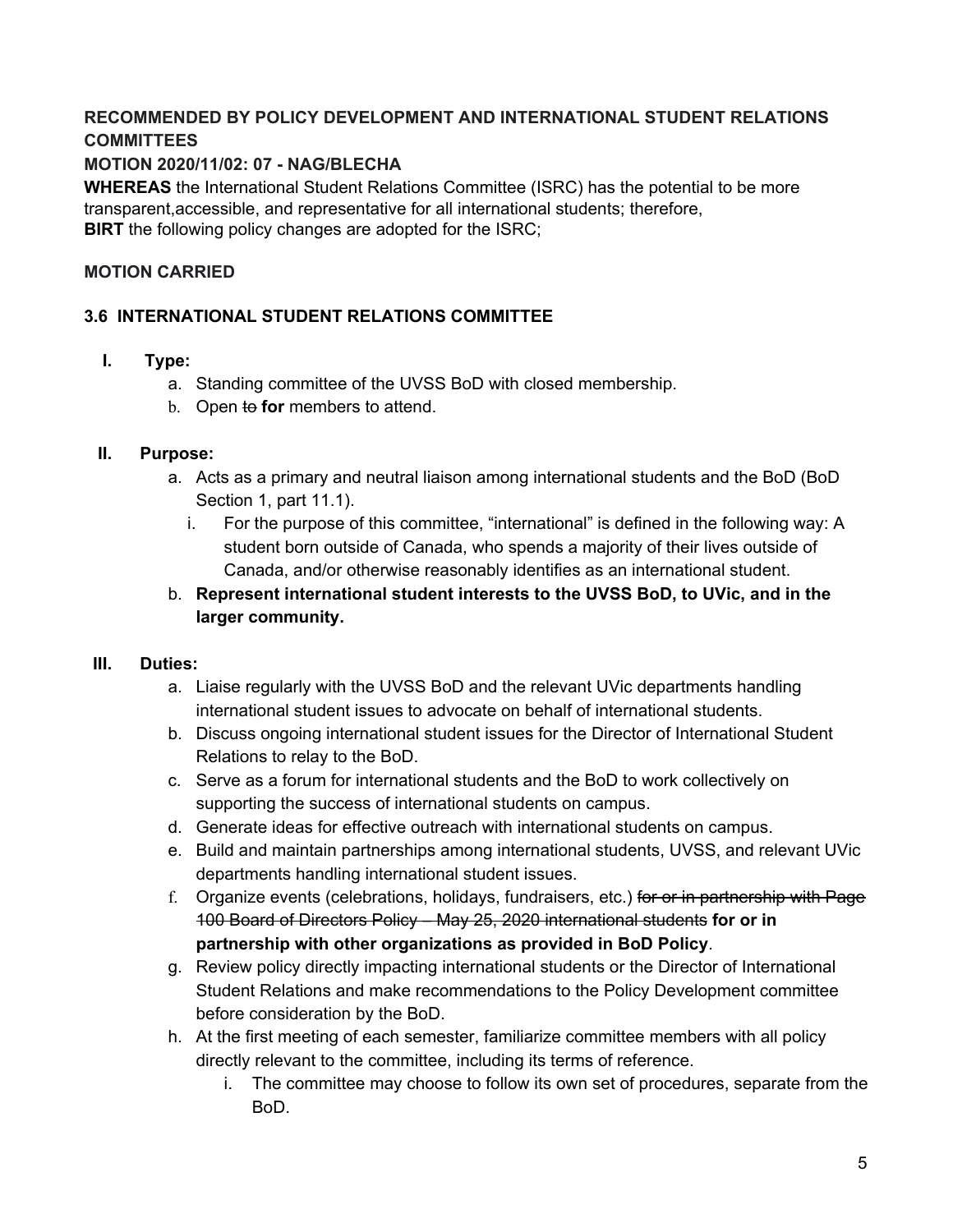# **IV. Membership:**

## **Voting Members:**

- a. Director of International Student Relations ex officio and chair of the committee;
- b. Any members at large who identify as international students and have attended one previous meeting of the committee;
- **c. These international student members may also represent a club ratified by Club Council if the club:**
	- **i. is established and returning,**
	- **ii. has a club type 'cultural' or 'community service & volunteer',**
	- **iii. represents all or a group of international students' interest,**
	- **iv. requests membership on this committee and be represented by an international student,**
	- **v. is subject to approval of this committee;**
- **d. These international student members may also represent a course union ratified by Course Union Council if the course union:**
	- **i. is established and returning,**
	- **ii. is represented by an international student and requests membership on this committee.**
- **e. One [1] Director-at-Large, who is an international student, as elected by the BoD.**

# **Non-Voting Members**:

- a. One [1] Director-at-Large assigned to the International Student Relations portfolio ex officio and second chair of the committee;
- b. Director of Outreach and University Relations ex officio
- c. Director of Student Affairs ex officio
- d. Director of Events ex officio
- e. Director of Campaigns and Community Relations ex officio
- f. Director of Finance and Operations ex officio
- g. Executive Director ex officio
- h. General Manager ex officio
- i. Research and Communications Manager ex officio
- j. Administration and Services Manager ex officio

### **V. Voting:**

- a. Shall be limited to the voting members designated in Section 4: Membership, sub-section a: Voting Members.
	- i. Any director who is also an international student and has been elected to this committee by the BoD gains voting rights.

# **VI. Quorum:**

a. September 1 – April 30: Shall be the chair and at least two [2] other voting members of the committee.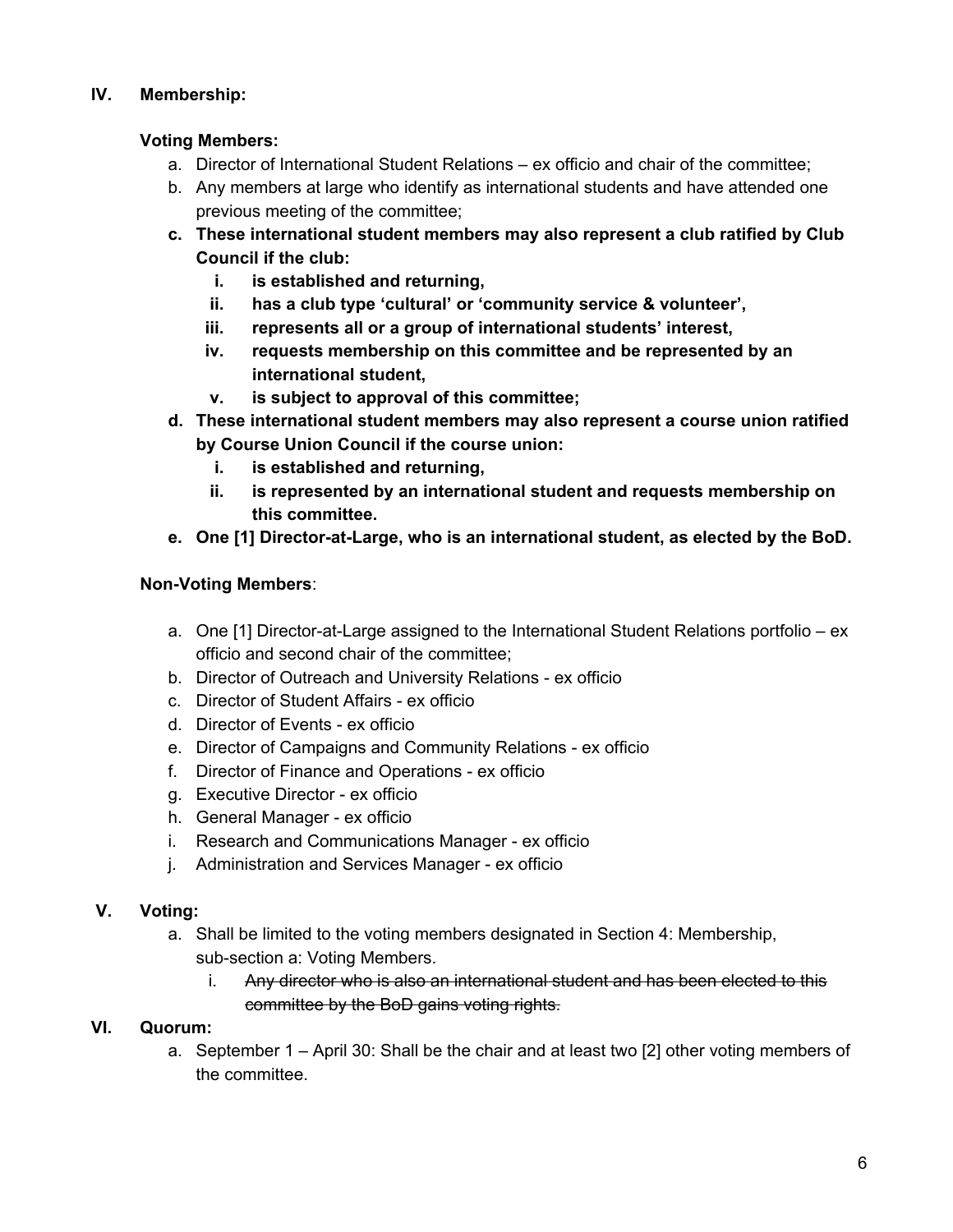b. May 1 – August 31: Shall meet online at least once a month at a date set by the chair of the committee or upon the call of the BoD. Shall be the chair and at least one [1] other voting members of the committee.

## **VII. Meetings:**

- a. Shall meet at least once a month at a date set by the chair of the committee or upon the call of the BoD.
- b. No meetings are necessary from May 1 to August 31.

# **VIII. Term of Office:**

a. Shall be for the duration of the BoD term (May 1 – April 30) with an annual default at the beginning of each Board term.

# **MOTION TO MOVE IN CAMERA - LOWAN/BURD MOTION CARRIED**

The meeting moved in camera at 8:12pm.

### **MOTION 2020/10/02: 08 - LOWAN/NAG**

**BIRT** the Board signs a letter addressed to President Hall that welcomes him to campus, provides historical context for the Divest UVic campaign and urges him to reevaluate UVic's response to the climate crisis.

# **MOTION CARRIED**

### **MOTION 2020/10/02: 09 - LOWAN/**

**WHEREAS** decreased opportunities for collaboration resulting from COVID-19 has presented unique challenges to governmental lobbying and external relations; and

**WHEREAS** membership to Greater Victoria Acting Together would provide the UVSS with comprehensive updates on local lobbying initiatives and strong connections to community leaders; therefore,

**BIRT** the Board approves a \$1200 one-year trial membership fee to Greater Victoria Acting Together.

### **MOTION 2020/10/02: 10 - LOWAN/**

**WHEREAS** the UVSS Campaign, Divest UVic, would like to receive a legal opinion on the UVic Board of Governors and Foundation's legal obligation to divest their endowment funds from the fossil fuel industry and other high-emitting investments; and,

**WHEREAS** identifying the UVSS as a client rather than identifying an individual (e.g. Emily Lowan) will support the Divest UVic campaign from an optical standpoint, as it demonstrates unity; and,

**WHEREAS** this legal opinion from EcoJustice has been offered to the University of Victoria Students' Society pro-bono; therefore,

**BIRT** the UVSS is a client for EcoJustice for the purpose of a legal opinion concerning the UVic BOG and Foundation's obligation to divest their endowment funds from the fossil fuel industry and other high-emitting investments.

# **b. OLD BUSINESS**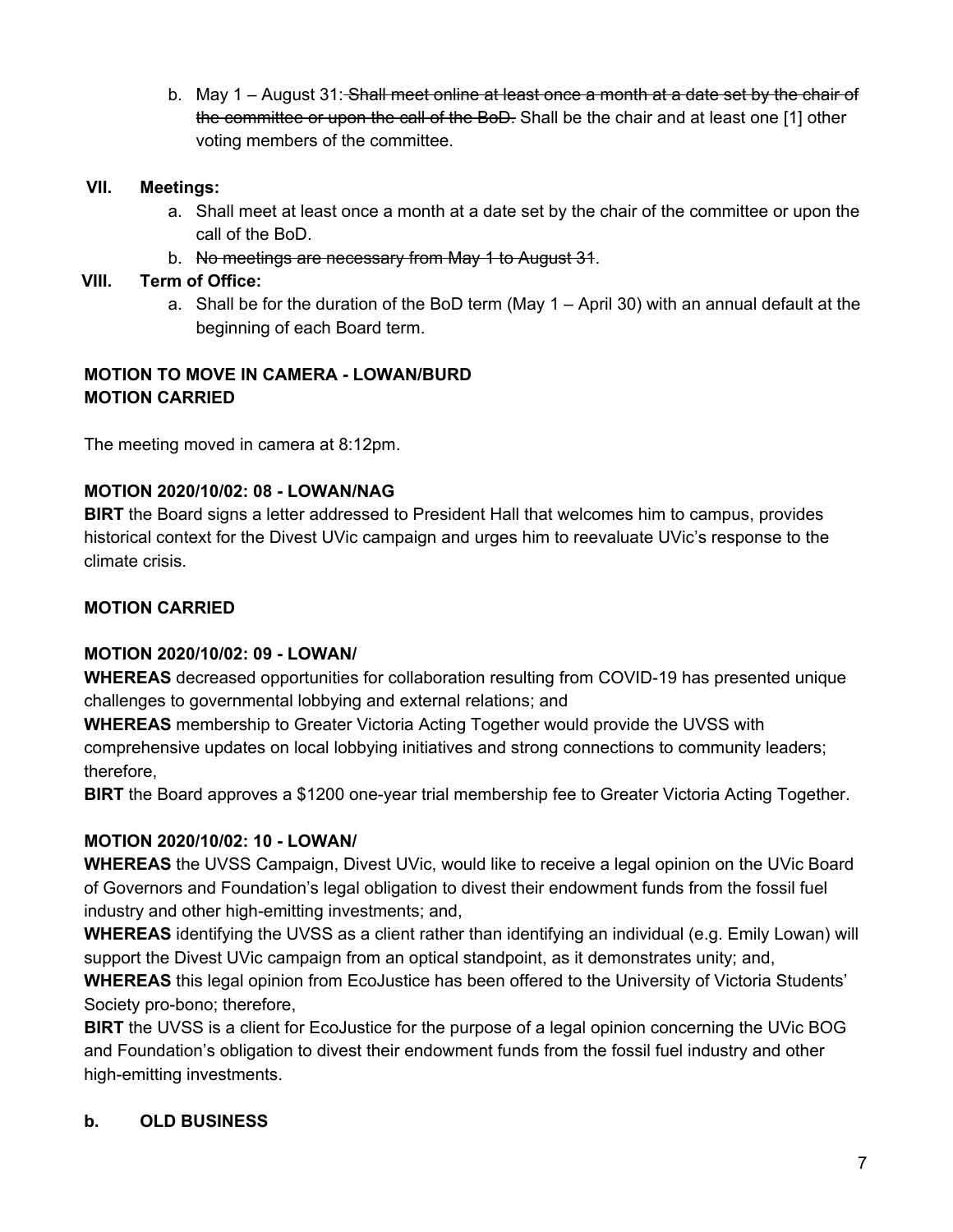### **10. IN-CAMERA**

- **a. Legal**
- **b. Personnel Committee Report**

**MOTION TO MOVE OUT OF CAMERA** - Franco-Monroy/Nag **MOTION APPROVED**

The meeting moved out of camera at 8:33pm.

### **11. MEETING TIMES**

**The next meeting scheduled by the Board of Directors is:** Monday, November 16th, 2020 via Google Meet (online).

#### **12. ADJOURNMENT**

### **13. BOARD DIRECTORS' REPORTS**

#### **Sarina de Havelyn (86.5 hours)**

- Chaired and completed action items for Electoral, Member Outreach, PIRG Working Group, Policy Development, Ombudsperson, and Executive Committees
- Created AGM, PIRG referendum, OER referendum, and unbiased Electoral work orders for outreach
- Coordinated and ran AGM
- Met with Registrar, Treasurer, and other UVic execs to lobby for Tuition Installment Plans for undergraduate students
- Lobbied for more feedback mechanisms for students to interact with professors
- Lobbied for feedback mechanisms for CSEC
- Liaised with CEO for electoral events
- Bought prizes for AGM
- Martlet interview and prep
- Copywriting for PIRG Backgrounder, governance page, and How to Campaign to be a UVSS **Director**
- Liaised with OSL to advertise AGM and electoral event
- Email and general correspondence

### **Jenna Lancaster (8 hours)**

October 21, 2020

- Coordinator's meeting with Alannah, Peter and Dalal 1-2:30 pm (1.5 hours)
- Email Communications 2:30 to 3:00 pm (30 minutes)

October 22nd, 2020

- Meeting with Peter Planning Meeting 11:30 12pm (30 minutes)
- $\bullet$  NSU Meeting 12 to 1:30 pm (1.5 hours)
- Reading the new ARC Policy (30 minutes)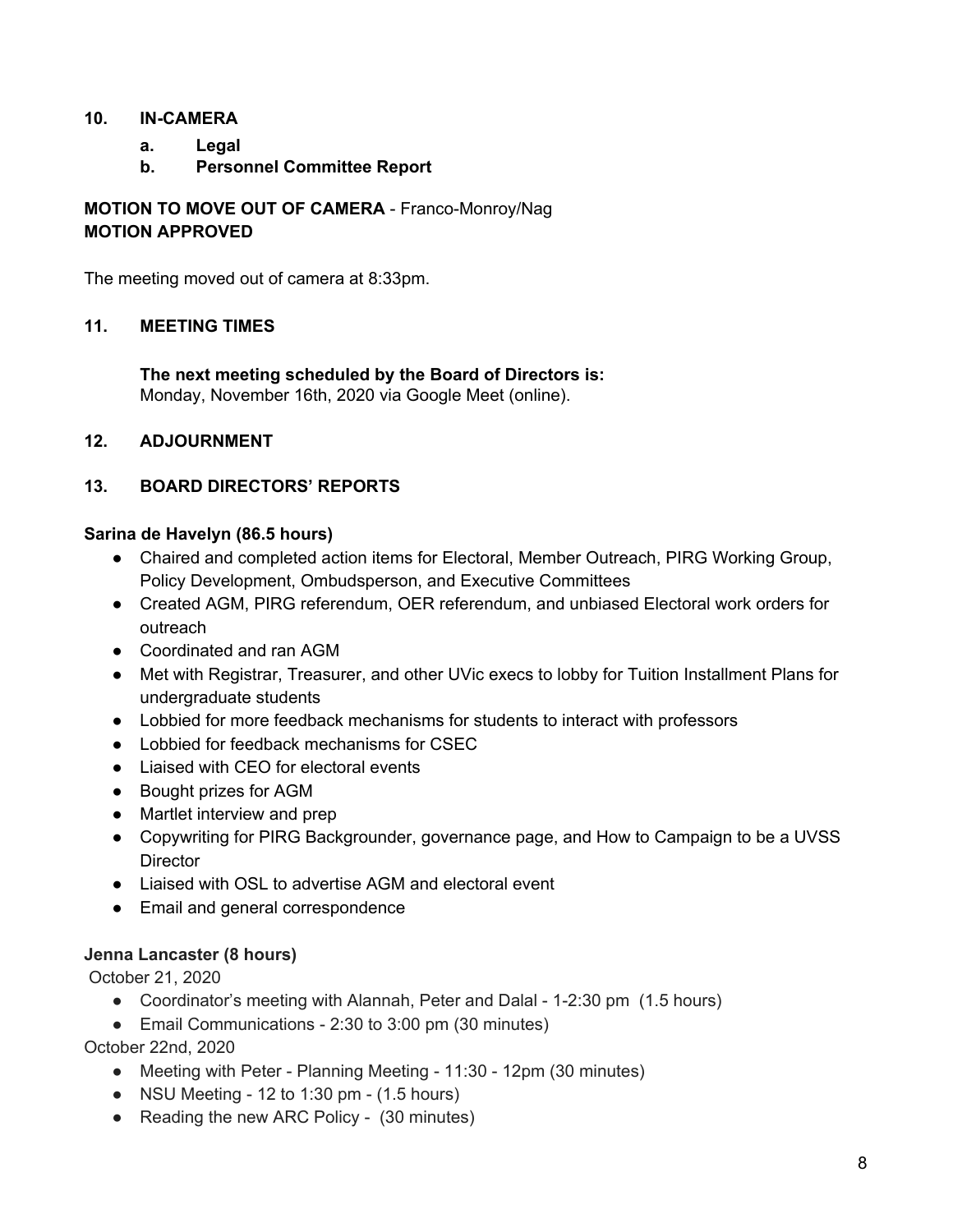## October 27th 2020

- Meeting with Peter Budget Presentation Preparation/housekeeping 2-3 pm October 28th, 2020
	- ARC meeting 1-2pm (1 hours)
	- Meeting with Sarina 2pm

# October 29th, 2020

• NSU Planning meeting 11-1pm (2 hours)

# **Dalal Tubeishat (89 hours)**

- Answered emails
- Held in-person and online office hours
- Had meetings with club and course union executives
- Had internal meetings with other directors, advocacy group coordinators, excluded managers, accounting, and graphics
- Had external meetings with UVic administrators, faculty, and staff
- Planned for a virtual C&CU Days
- Signed cheques
- Processed cheque reqs
- Updated online balances for clubs and course unions
- Updated and reviewed policy
- Chaired and planned for Advocacy Relations Committee, Clubs Council, and Course Union Council
- Organised Publication funding and Academic funding for clubs and course unions
- Attended Campaigns Committee, Divest, Executive Committee, and Events Committee
- Posted on social media and took videos/photos for social media
- Responded to members' questions on social media
- Did website edits
- Worked with Art Director to update the 'Club Management' plugin in the back of the UVSS website
- Attended, planned for, and helped facilitate AGM

# **Marran Dodds (10 hours)**

- Board Meeting (2 hours)
- MOD Tabling (2.5 hours)
- Finance & Operations Meeting (1 hours)
- Campaigns Committee (0.5 hours)
- Book Club Work (0.5 hours)
- Canvassing for the AGM (1 hours)
- $\bullet$  AGM (2.5 hours)

# **Katy Berglund (6 hours)**

- Advocacy Relations Council (1 hours)
- Budget Meeting (1 hours)
- Collective/ Circle Meetings (2 hours)
- Moderating Discord (2 hours)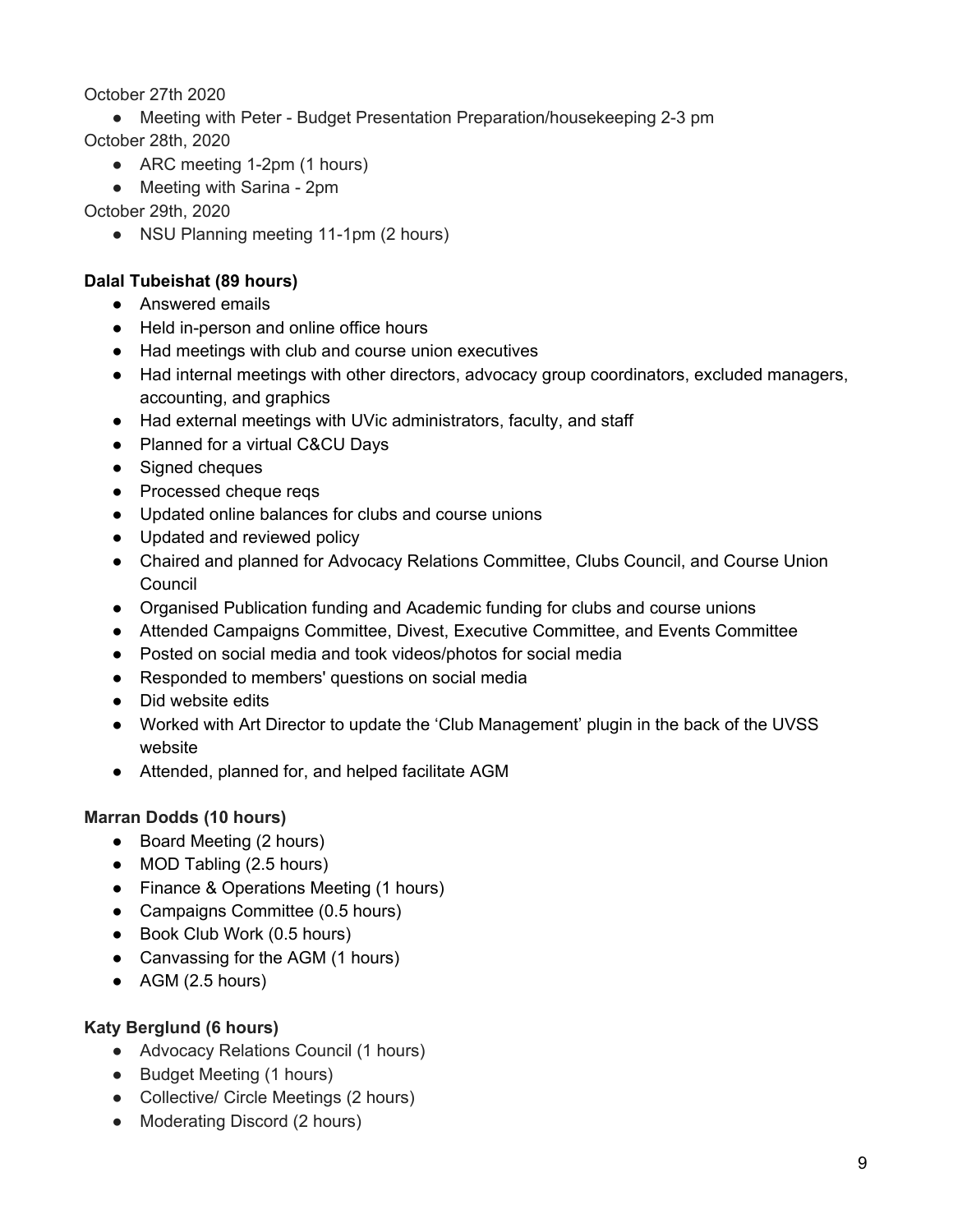## **Natalie Blecha (17 hours)**

- (UVSS) Attending AGM (3 hours)
- (SSD) Staff Meetings (2 hours)
- (SSD) Delivery Driving for Good Food Box (1 hour)
- (SSD/UVSS) ARC (1 hour)
- (UVSS) Finance and Operations Committee (1 hour)
- (SSD) Policy Development (2 hours)
- (SSD/UVSS) Communications Emails, Messages, Phone Calls (3 hours)
- (SSD) Community Events (4 hours)

### **Dipayan Nag (32 hours)**

- ISRC and other committees
- Event planning
- AGM and promotion
- Liaising with UVic Global Community
- Policy change
- Outreach for International Student
- Spring Term Future Planning
- Other Administrative tasks

# **Victoria Ritchie (2 hours)**

- Messaging friends about the AGM & telling people more about AGM motions (.5 hours)
- Campaigns Portfolio (1 hour)
- BoD reading (.5 hours)

### **Paarth Mittal (6 hours)**

- Attended AGM (3 hours)
- Promoted AGM on Social Media/Messenger (0.5 hours)
- AGM Preparation (1 hours)
- Divest UVic Meeting (1 hours)
- Campaigns Portfolio Check-In (0.5 hours)

# **Jocelynne Parent (3.5 hours)**

- Campaigns Committee (0.5 hours)
- Attending AGM (1.5 hours)
- Board Meeting (1.5 hours)

### **Evan Guildford (7 hours)**

- PIRG proponent work (2.5 hours)
- AGM (3 hours)
- Board Meeting (1.5 hours)

### **Emily Lowan (91 hours)**

General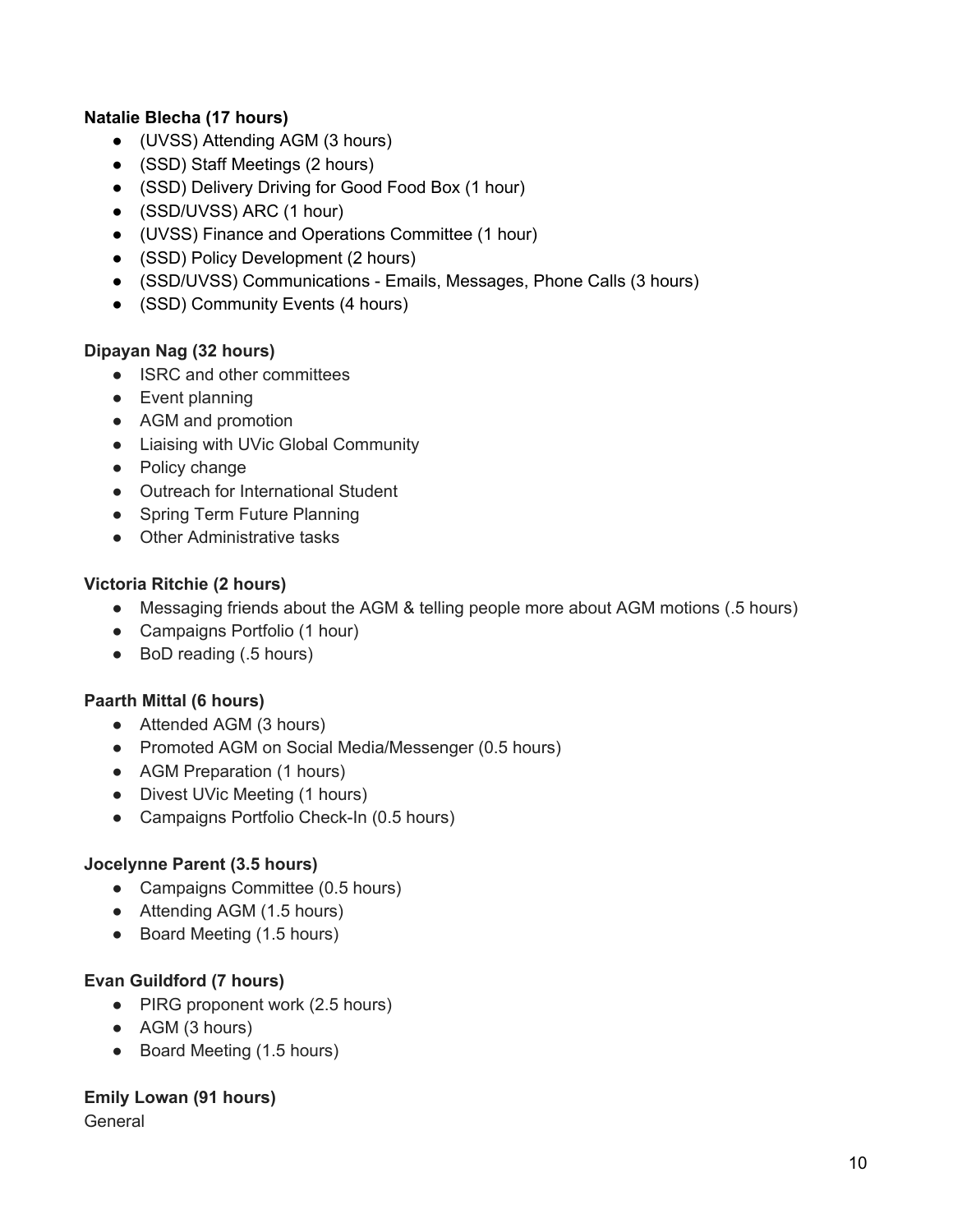- Board meeting (3 hours)
- Leads meeting with Counselling Services (1 hour)
- Exec meeting (0.5 hours)
- Meeting with OSL (1 hour)
- Leads meeting with GRA (1 hour)
- AGM rehearsal (2 hours)
- Preparing AGM portfolio update (1 hour)
- Policy development committee (1 hour)
- Campaigns Portfolio check-ins (0.5 hours)
- Interview with journalism student on campaigns work (0.5 hours)
- Member outreach committee (1 hour)
- Campaigns Committee (1 hour)
- Leads meeting (0.5 hours)
- Tabling for the AGM (1.5 hours)
- AGM attendance (3 hours)

Take It Over

- Tyee Interview (0.5 hours)
- BC-wide campaign check-in (45 minutes)
- Mobilized residence students and off-campus students to vote through social media, week-long tabling outside the SUB, emails to all residence students and in-person residence voting groups (8 hours)

Divest UVic

- Divest UVic working group (1.5 hours)
- Meeting with Faculty Association Rep (0.5 hours)
- Letter writing (2 hours)

Let's Get Consensual

- UVic Sexualized Violence Education Committee (1 hour)
- Meeting with Director of Bill-23 working groups, to have student representation at provincial level (0.5 hours)
- Planning next stages of LGC rebrand with GRA and AVP (1.5 hours)
- SVAW debrief (2 hours)

Rethink Mental Health

- Addressing specific student challenges with counselling services (1 hour)
- Wellness Week planning (1 hour)
- Peer Support Committee (1 hour)

Safer Use

● Naloxone training and promotion (3 hours)

Make Transit Work

- Meeting with UVic Director of Government Relations (0.5 hours)
- Meeting with Mayor of Oak Bay (1 hour)

Rent with Rights

● Final stages of secondary suites letter

### **Sebastian Franco-Monroy (60 hours)**

● UVIFF work orders & planning